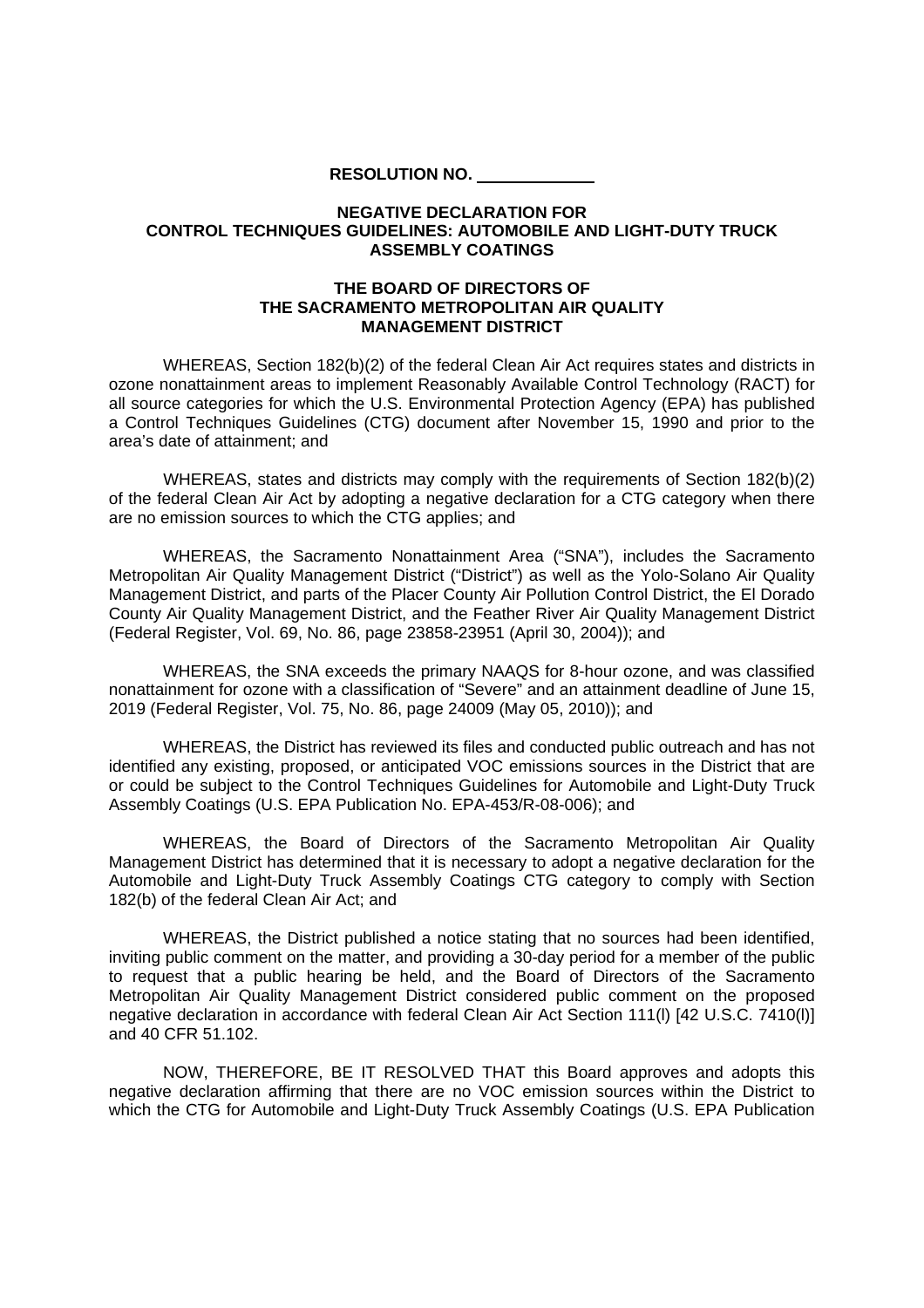Board Resolution Automobile and Light Duty Truck Assembly Coatings CTG: Negative Declaration March 22, 2012, Page 2

No. EPA-453/R-08-006) applies, and, therefore, this negative declaration meets the requirements of Section 182(b)(2) of the federal Clean Air Act (42 U.S.C. 7511a(b)(2)).

BE IT ORDERDED that the Board of Directors of the Sacramento Metropolitan Air Quality Management District directs Staff to forward the negative declaration and all necessary supporting documents to the California Air Resources Board for submittal to US EPA as a revision to the California State Implementation Plan.

ON A MOTION by Director \_\_\_\_\_\_\_\_\_\_\_\_\_\_\_\_, seconded by Director \_\_\_\_\_\_\_\_, the foregoing Resolution was passed and adopted by the Board of Directors of the Sacramento Metropolitan Air Quality Management District, State of California, this 22<sup>nd</sup> day of March, 2012, by the following vote, to wit:

- AYES: Directors
- NOES: Directors
- ABSENT: Directors

Chair of the Board Sacramento Metropolitan Air Quality Management District

\_\_\_\_\_\_\_\_\_\_\_\_\_\_\_\_\_\_\_\_\_\_\_\_\_\_\_\_\_\_\_\_\_\_\_\_\_\_\_

(SEAL)

ATTEST: \_\_\_\_\_\_\_\_\_\_\_\_\_\_\_\_\_\_\_\_\_\_\_\_\_\_\_\_\_\_\_\_\_\_\_

Clerk of the Board Sacramento Metropolitan Air Quality Management District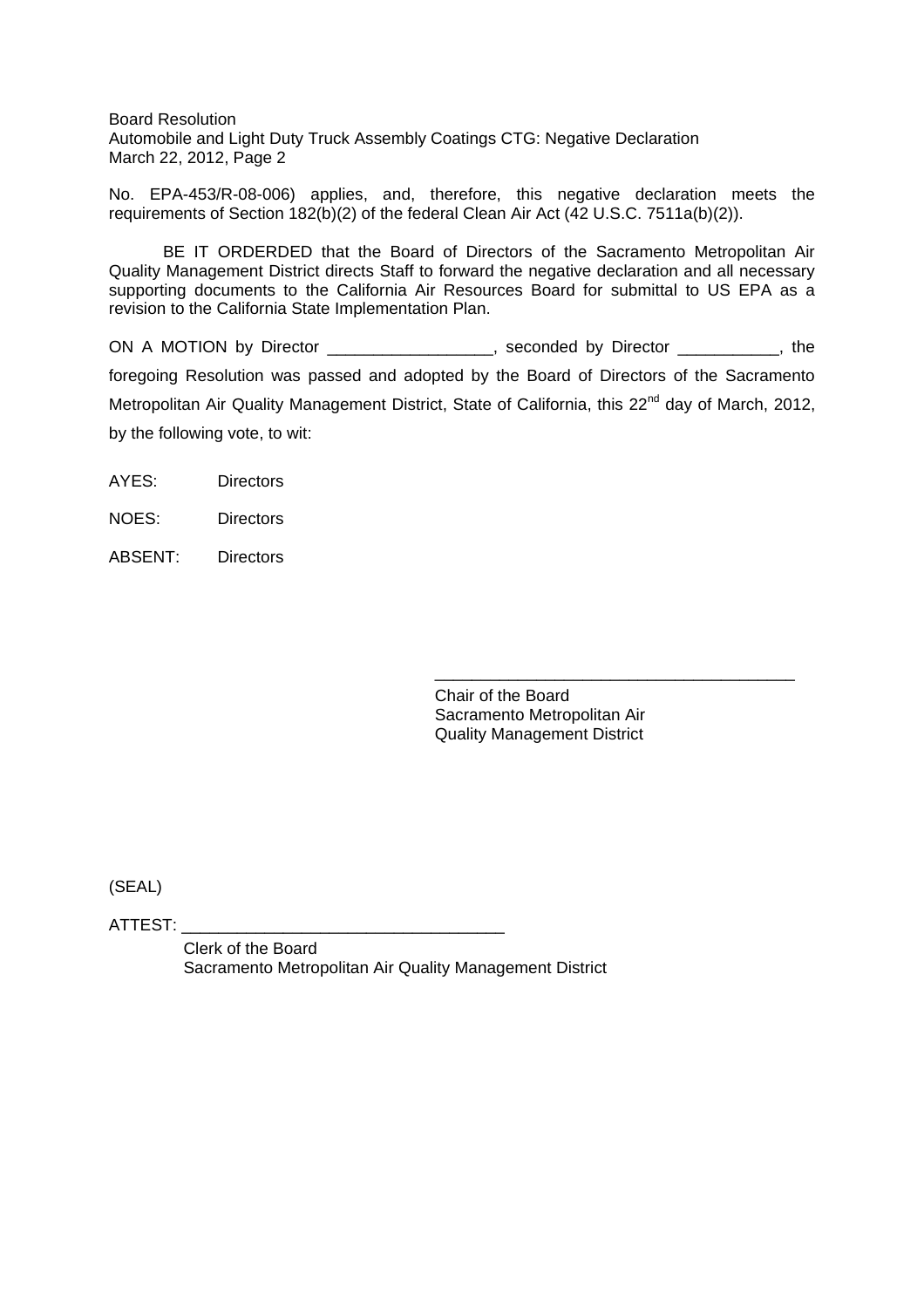**RESOLUTION NO.**

## **NEGATIVE DECLARATION FOR CONTROL TECHNIQUES GUIDELINES: FIBERGLASS BOAT MANUFACTURING MATERIALS**

## **THE BOARD OF DIRECTORS OF THE SACRAMENTO METROPOLITAN AIR QUALITY MANAGEMENT DISTRICT**

WHEREAS, Section 182(b)(2) of the federal Clean Air Act requires states and districts in ozone nonattainment areas to implement Reasonably Available Control Technology (RACT) for all source categories for which the U.S. Environmental Protection Agency (EPA) has published a Control Techniques Guidelines (CTG) document after November 15, 1990 and prior to the area's date of attainment; and

WHEREAS, states and districts may comply with the requirements of Section 182(b)(2) of the federal Clean Air Act by adopting a negative declaration for a CTG category when there are no emission sources to which the CTG applies; and

WHEREAS, the Sacramento Nonattainment Area ("SNA"), includes the Sacramento Metropolitan Air Quality Management District ("District") as well as the Yolo-Solano Air Quality Management District, and parts of the Placer County Air Pollution Control District, the El Dorado County Air Quality Management District, and the Feather River Air Quality Management District (Federal Register, Vol. 69, No. 86, page 23858-23951 (April 30, 2004)); and

WHEREAS, the SNA exceeds the primary NAAQS for 8-hour ozone, and was classified nonattainment for ozone with a classification of "Severe" and an attainment deadline of June 15, 2019 (Federal Register, Vol. 75, No. 86, page 24009 (May 05, 2010)); and

WHEREAS, the District has reviewed its files and conducted public outreach and has not identified any existing, proposed, or anticipated VOC emissions sources in the District that are or could be subject to the Control Techniques Guidelines for Fiberglass Boat Manufacturing Materials (U.S. EPA Publication No. EPA-453/R-08-004); and

WHEREAS, the Board of Directors of the Sacramento Metropolitan Air Quality Management District has determined that it is necessary to adopt a negative declaration for the Fiberglass Boat Manufacturing Materials CTG category to comply with Section 182(b) of the federal Clean Air Act; and

WHEREAS, the District published a notice stating that no sources had been identified, inviting public comment on the matter, and providing a 30-day period for a member of the public to request that a public hearing be held, and the Board of Directors of the Sacramento Metropolitan Air Quality Management District considered public comment on the proposed negative declaration in accordance with federal Clean Air Act Section 111(l) [42 U.S.C. 7410(l)] and 40 CFR 51.102.

NOW, THEREFORE, BE IT RESOLVED THAT this Board approves and adopts this negative declaration affirming that there are no VOC emission sources within the District to which the CTG for Fiberglass Boat Manufacturing Materials (U.S. EPA Publication No. EPA-